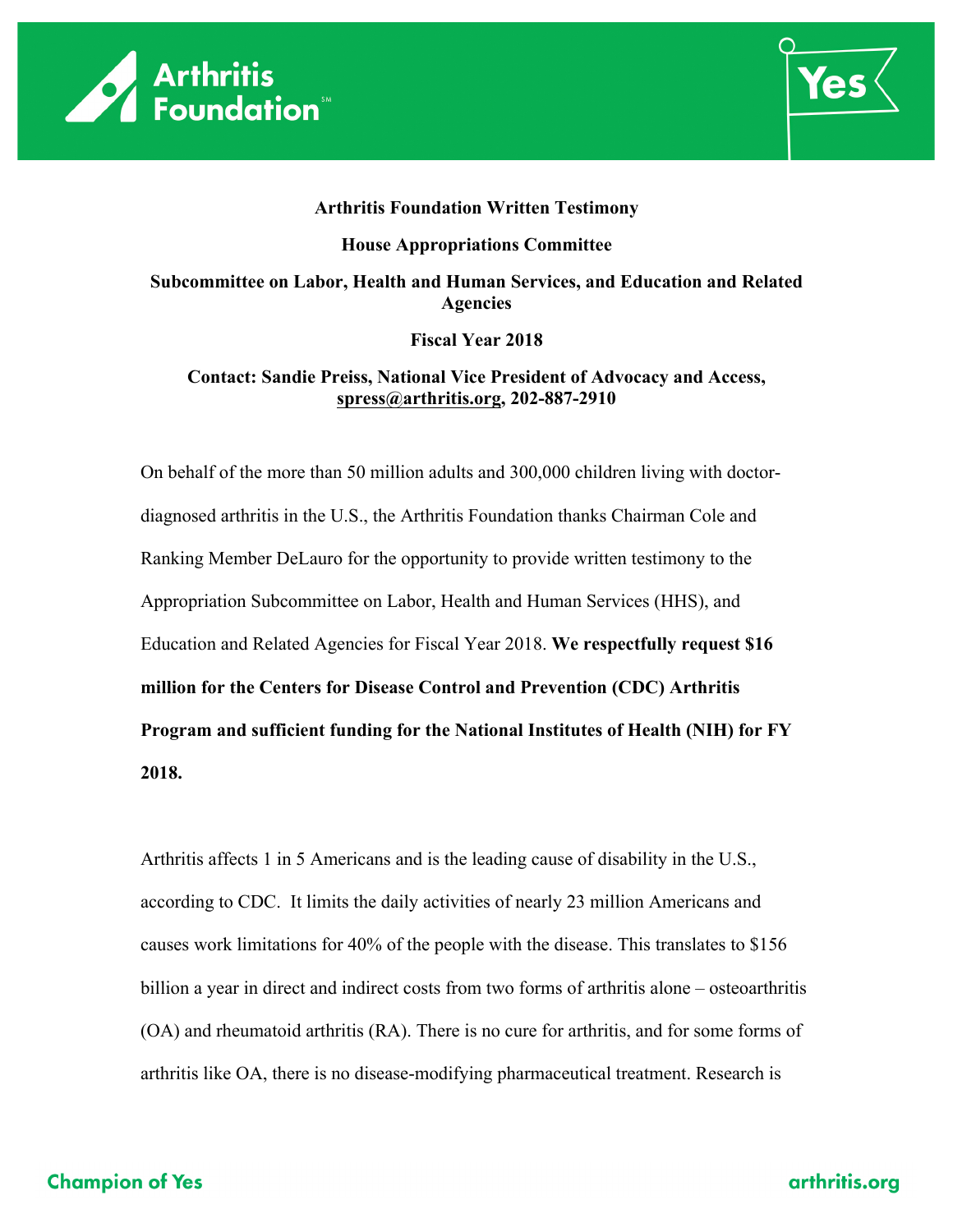



critical to build towards a cure, to develop better treatments with fewer severe side effects, and to identify biomarkers and therapies for types of arthritis for which none exist. A strong investment in public health research and programs is essential to making breakthroughs in treatments, finding a cure for arthritis, and for delivering those breakthroughs to the people who suffer from this debilitating disease.

#### **Centers for Disease Control and Prevention (CDC) Arthritis Program**

The CDC Arthritis Program is the only federal program dedicated solely to arthritis. It provides grants to 12 states to support evidence-based disease management programs. Its goal is to connect all Americans with arthritis to resources to help them manage their disease. Evidence-based programs like Enhance Fitness help keep older adults active, and have shown a 35% improvement in physical function, resulting in fewer hospitalizations and lower health costs compared to non-participants. Further, 1 in 3 veterans has doctordiagnosed arthritis, and these evidence-based exercise programs are recommended by the CDC to help our veterans reduce the impact of arthritis on their lives.

Not only does the Arthritis Program provide resources to people with arthritis, it also supports data collection on the prevalence and severity of arthritis. Because of this support, we know that 1 in 5 Americans has doctor-diagnosed arthritis, including 28% of people in Oklahoma and 25% of people in Connecticut, and 419,000 of those people in Oklahoma and 290,000 of those people in Connecticut are limited by their arthritis. CDC was able to complete 16 publications in 2016, including updated prevalence statistics,

## **Champion of Yes**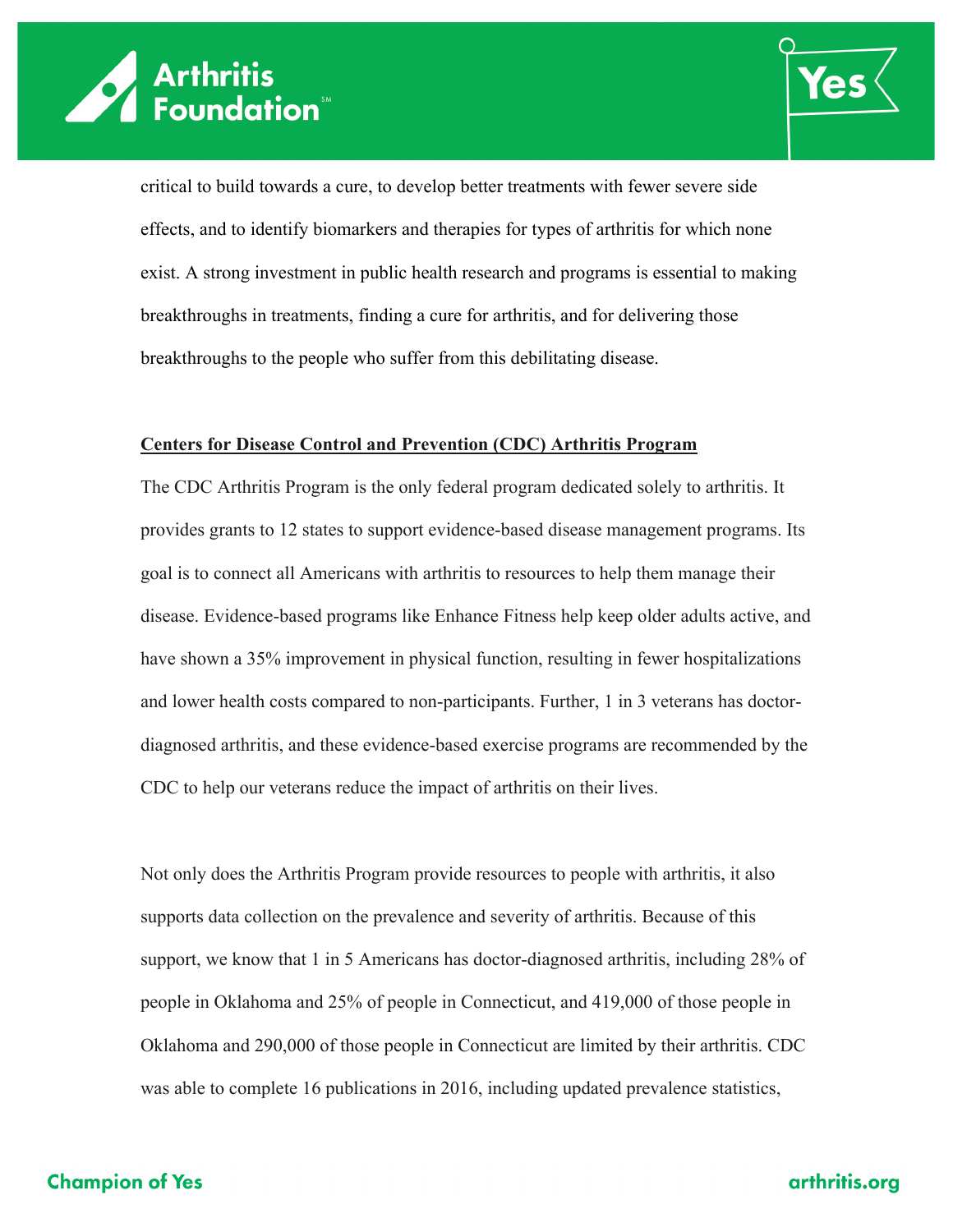



rates of obesity among people with arthritis, and updated estimates of the number of Americans who will have arthritis by 2040: a staggering 78 million. This type of data is essential to setting research priorities and developing a targeted public health agenda for defeating arthritis in communities that are suffering the most. Without the Arthritis Program, the robust level of data collection we have now would not exist.

Given the high prevalence and severity of this disease, the Arthritis Program is woefully under-funded compared to the investment in other chronic diseases. Funding for the program was cut by 25% in FY15, bringing the FY15 total down from \$13 million to \$9.5 million. As a result, program staff had to cut program activities between 10-50%, with some eliminations, and were unable to make new investments in arthritis programs. While \$1.5 million was restored in FY16, the Arthritis Program is still not operating at its full funding level of \$13 million, and combined with previous flat funding, has lost millions of dollars in purchasing power over the last 7 fiscal years.

In 2013 for the first time, data showed that arthritis affects at least 20% of the population in every state. **All 50 states need funding from the Arthritis Program.** While this is a long-term goal, a critical first step is to increase funding in FY18 by \$5 million so it can continue its current level of operations in the 12 states it supports and begin to expand into additional states. With this increase, the Arthritis Program could operate in an additional 3 states, support more national grants, and increase its investment in public health research. **Therefore, we urge you to fund the CDC Arthritis Program at \$16** 

## **Champion of Yes**

## arthritis.org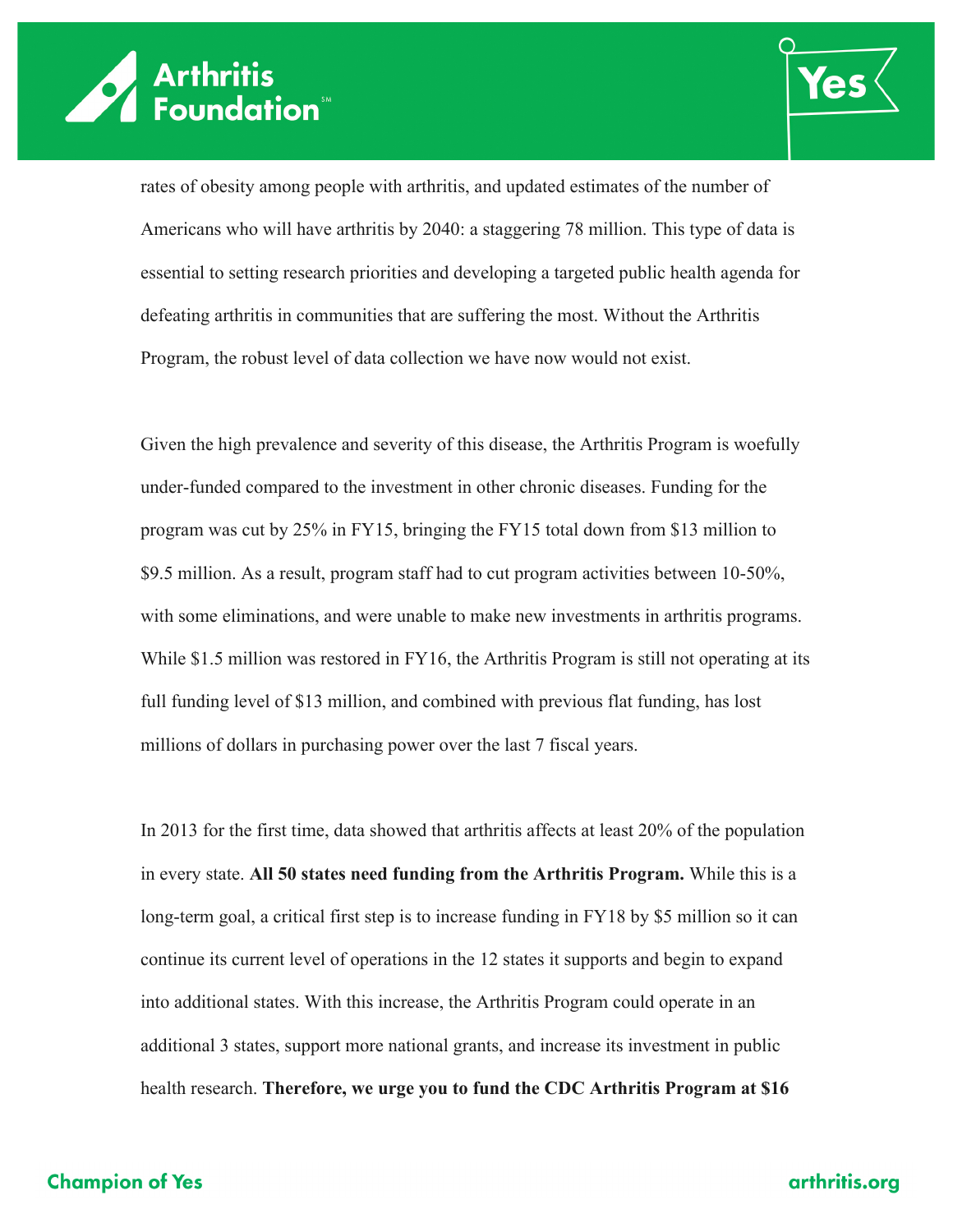



**million in FY18.**

#### **National Institutes of Health (NIH)**

As previously stated, there is no cure for arthritis, and for some forms of the disease, no effective pharmaceutical treatments. Even for auto-immune forms of the disease like RA, biologic medications – which have revolutionized treatment by halting the progress of disease in many patients – have severe side effects. There is also no "gold standard" diagnostic for many forms of arthritis like RA and juvenile arthritis, and therefore it can take a long time to diagnose these diseases. It is not uncommon for children to go months without an official diagnosis, which can delay the start of critical treatment. Research is the key to identifying better diagnostics and better treatments, so that people have access to treatments early in their disease, ensuring a higher quality of life and better health outcomes.

The National Institute of Arthritis and Musculoskeletal and Skin Diseases (NIAMS) is one of the primary NIH Institutes that supports arthritis research. There are a number of initiatives supported by NIAMS to better understand arthritis. The Osteoarthritis Initiative is a public-private, multi-center, longitudinal study of knee OA that was launched in 2002 with the goal of identifying biomarkers for OA as potential surrogate endpoints for onset and progression. The Accelerating Medicines Partnership was launched in 2014 as a public-private partnership that includes RA/lupus as one of three disease topics with the goal of accelerating drug development.

# **Champion of Yes**

## arthritis.org